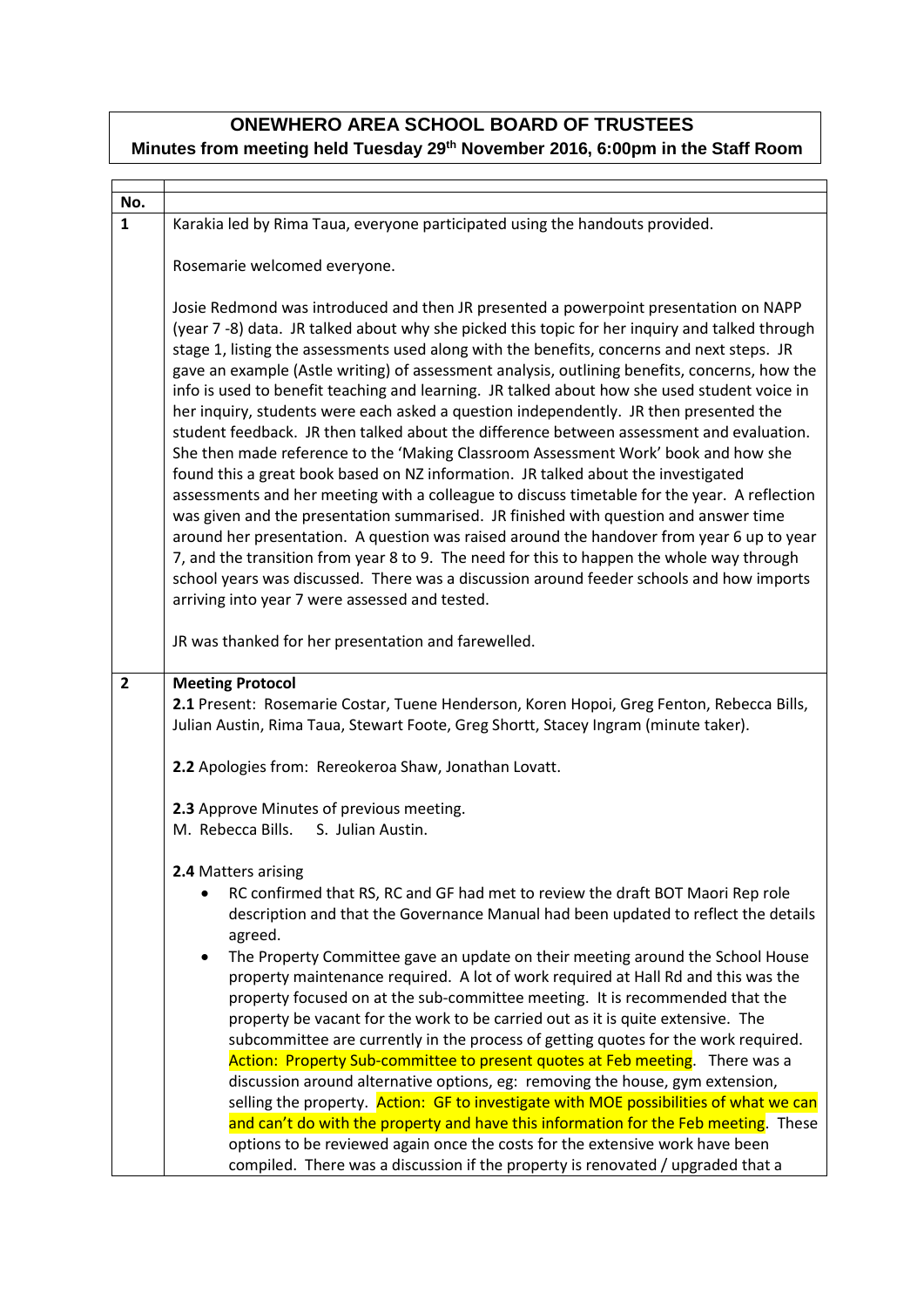|           | Property Manager then be brought in to carry out property inspections and provide                                                                                       |
|-----------|-------------------------------------------------------------------------------------------------------------------------------------------------------------------------|
|           | monthly reports. Action: Review the Property Manager services if house upgrade /                                                                                        |
|           | renovation goes ahead. GF said the outside of the property is currently being tidied                                                                                    |
|           | in preparation for the reunion.                                                                                                                                         |
| $\bullet$ | GF confirmed he had met with OECC with regard to sharing OAS H&S reports,                                                                                               |
|           | policies and emergency planning and procedures. GF also suggested that an alarm                                                                                         |
|           | be put on the back of room 1 so it could be heard clearly at OECC in the case of an                                                                                     |
|           | emergency. Board agreed that this should happen. Action: GF to speak to HA about<br>alarm installation. Meantime a runner process will be put in place to alert OECC in |
|           | the event of an emergency. In the event of an emergency OECC will assemble in the                                                                                       |
|           | years 1 to 6 assembly area.                                                                                                                                             |
| $\bullet$ | CARRIED OVER TO FEB: Sponsorship around team uniform / clothing. KH advised                                                                                             |
|           | awaiting sample to come through. Action: KH to follow up with RP to email School                                                                                        |
|           | Tex for an update on sample availability for Feb Board meeting.                                                                                                         |
| $\bullet$ | RB confirmed that the Emergency planning and procedures policy had been                                                                                                 |
|           | submitted to School Doc and will be updated in the next round of updates.                                                                                               |
|           | CARRIED OVER TO FEB: GF advised that he had been awarded the sabbatical in term                                                                                         |
|           | 3 of 2017 that he had applied for. KH to cover GF for his sabbatical leave. Action:                                                                                     |
|           | GF to then look at the next tier down to cover KH and put plan in place.                                                                                                |
|           | GF gave an update on the tracking of students on buses. PO was in today and he is                                                                                       |
|           | well advanced in the set-up of the program for us, he will have up and running for                                                                                      |
|           | next year. He is in the process of creating a database. A barcoded card has been<br>created for trial purposes. Will have quotes in before end of term 1. Year 9 and    |
|           | above will use their student ID card. GF advised that there will be a cost to the                                                                                       |
|           | student if their card is lost or broken and a replacement is required.                                                                                                  |
| $\bullet$ | CARRY OVER TO FEB MEETING. JL advised that the Asset Register was completed                                                                                             |
|           | last Friday. Action: JL now to summarise for SE, then SE to submit to Edtech.                                                                                           |
| ٠         | GS confirmed a new meeting agenda / minute template has been supplied to the                                                                                            |
|           | H&S team to use for meetings from Dec onwards.                                                                                                                          |
|           | RB confirmed that the minor amendments to the Crisis Management policy had                                                                                              |
|           | been made and then the policy submitted to School Docs.                                                                                                                 |
|           | Education Outside the Classroom policy is being reviewed by KC and SG in                                                                                                |
|           | preparation for a complete walk through on EOTC obligations with all staff at the                                                                                       |
|           | teacher only day in Jan 2017. EOTC PLD email supplied by KC tabled (attached to                                                                                         |
|           | GF's report). Feedback from staff to be obtained, policy to then come to the Board                                                                                      |
|           | for review. Action: SG / KC to submit EOTC policy for review at Feb BOT meeting.                                                                                        |
| $\bullet$ | SI and RC confirmed they had met to go through current police vetting process                                                                                           |
|           | including filing of this information.                                                                                                                                   |
|           |                                                                                                                                                                         |
| $\bullet$ | GF confirmed he would include roll number in his reporting starting next year                                                                                           |
|           | however he didn't include in this one due to end of year numbers not being accurate                                                                                     |
|           | with school leavers etc.                                                                                                                                                |
| ٠         | CARRY OVER TO FEB MEETING: JL talked more on the Assets Register audit                                                                                                  |
|           | completed last Friday. JL's recommendation is to complete this every 3 years. RC                                                                                        |
|           | suggested setting up an Asset suspense code and that the audit should be                                                                                                |
|           | completed annually. JA advised Xero can do this. Action: JL / SE to look into Xero                                                                                      |
|           | input once we are using this program.                                                                                                                                   |
|           | A better way of locating assets is required. Action: PO to be briefed on this                                                                                           |
|           | requirement as next part of project once bus tracking set up.                                                                                                           |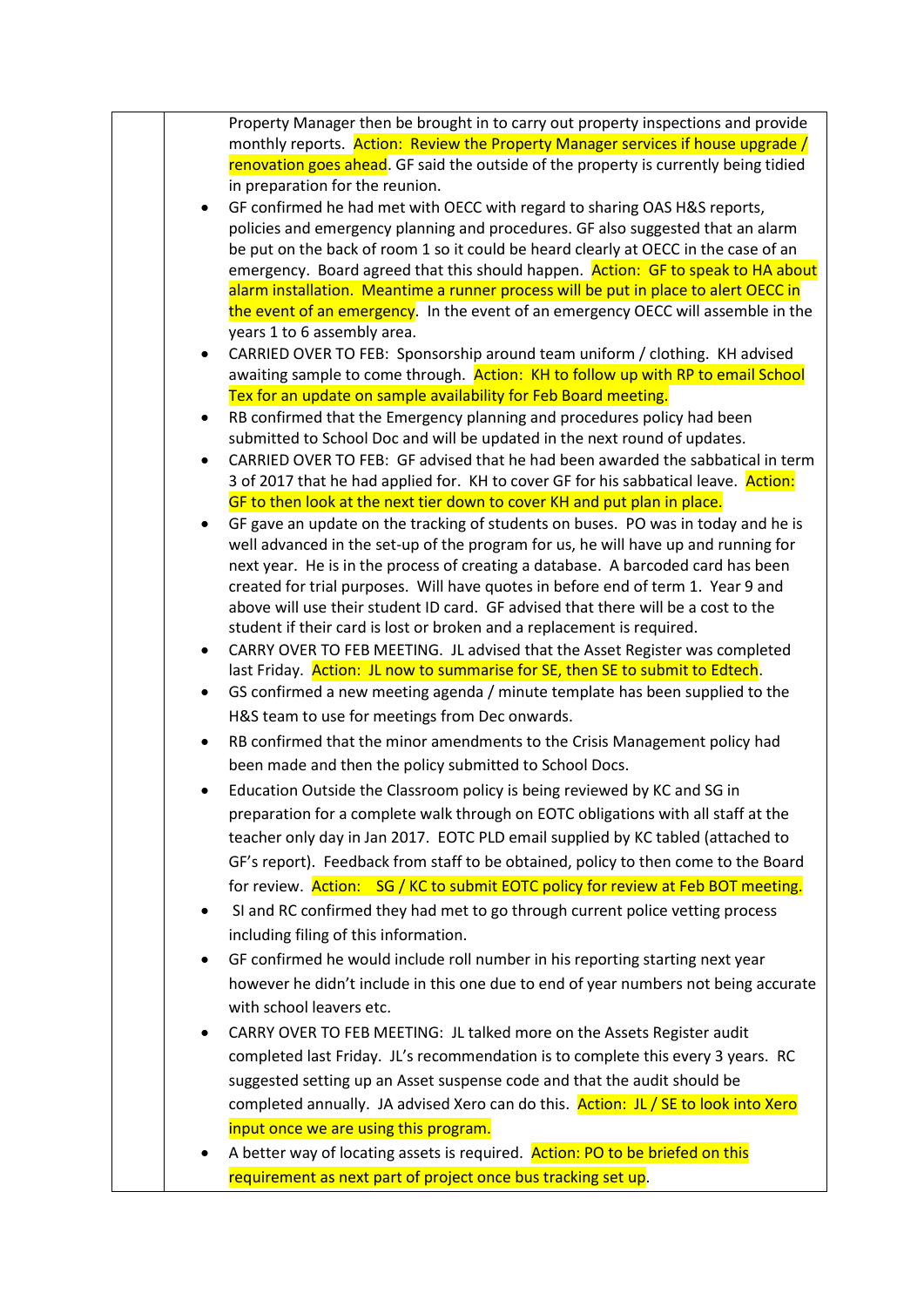| uniform room, this was not current uniform and had no school logo. Action: Sell off                                                              |
|--------------------------------------------------------------------------------------------------------------------------------------------------|
| as clothing, funds to uniform code.                                                                                                              |
| RC confirmed that SI had provided the Finance sub-committee with answers to the                                                                  |
| finance questions raised at the last meeting. A discussion then took place around                                                                |
| some of the content in the responses from KM from Edtech. Action: GF to speak to                                                                 |
| KM around service agreement when she is next in.                                                                                                 |
| JA updated everyone on his meeting with SE and the Fuji Xerox representative,                                                                    |
| highlighting that we have an \$80K liability (\$52K of which was from a previous                                                                 |
| contract, \$30K from current contract). JA advised details around possibility of                                                                 |
| moving to all government contracts for copiers, this is now sitting with Fuji Xerox to                                                           |
| come back to OAS with options. Action: SE to follow up with Fuji Xerox and update                                                                |
| JA.                                                                                                                                              |
| GF clarified that the portacom to provide office space during renovation was coded                                                               |
| to 'project cost' and the other portacoms for the international students' base at                                                                |
| school was coded against 'international students'.                                                                                               |
| RC talked through KM (Edtech) response around our Depreciation query.                                                                            |
| Motion: The Board agree to Edtech's suggestion to increase the Depreciation                                                                      |
| provision for the next 3 months up to \$77K. The Board also agree to the suggestion                                                              |
| when setting the 2017 budget to increase the budget for depreciation from \$50K to                                                               |
| \$80K.                                                                                                                                           |
| M. Rosemarie Costar.<br>S. Greg Fenton.                                                                                                          |
| Action: KH to reflect the above in the 2017 budget preparation.                                                                                  |
| Last meeting JA had suggested that we need a Balance Sheet budget for approval at                                                                |
| the next BOT meeting. After the meeting this was looked into and found that this                                                                 |
| was tabled and accepted already in the August 2016 meeting, therefore no action                                                                  |
| required.                                                                                                                                        |
| GF gave an update on Point 3 of the October H&S report which was sitting with him                                                                |
| to investigate. GF advised that he had got an electrician in to look at this. Electrician                                                        |
| said it's the lights that are affected not the power. The lights go off at night and flick                                                       |
| the switch. The electrician cannot determine why this happens however we have his<br>assurance that this is not a health & safety issue.         |
| There was a discussion around identifying Priority Leaners. JR talked to this in her                                                             |
| presentation earlier in the evening (covered years 7 & 8). GF tabled a report from                                                               |
| KH on aLim (acceleration and learning in maths), also included was information from                                                              |
| JP (9 steps to identify priority learners). Action: SI to distribute the report to Board                                                         |
| members via email to have a more in depth look through. KH also advised she                                                                      |
| would supply information for year 9 and above for the email.                                                                                     |
|                                                                                                                                                  |
|                                                                                                                                                  |
| CARRY OVER TO FEB MEETING: Voice over IP. GF advised this is sitting with JL.                                                                    |
| There was a discussion around the benefits, for example - offsite access, skype,<br>growing phone capability. Action: JL to provide information. |
|                                                                                                                                                  |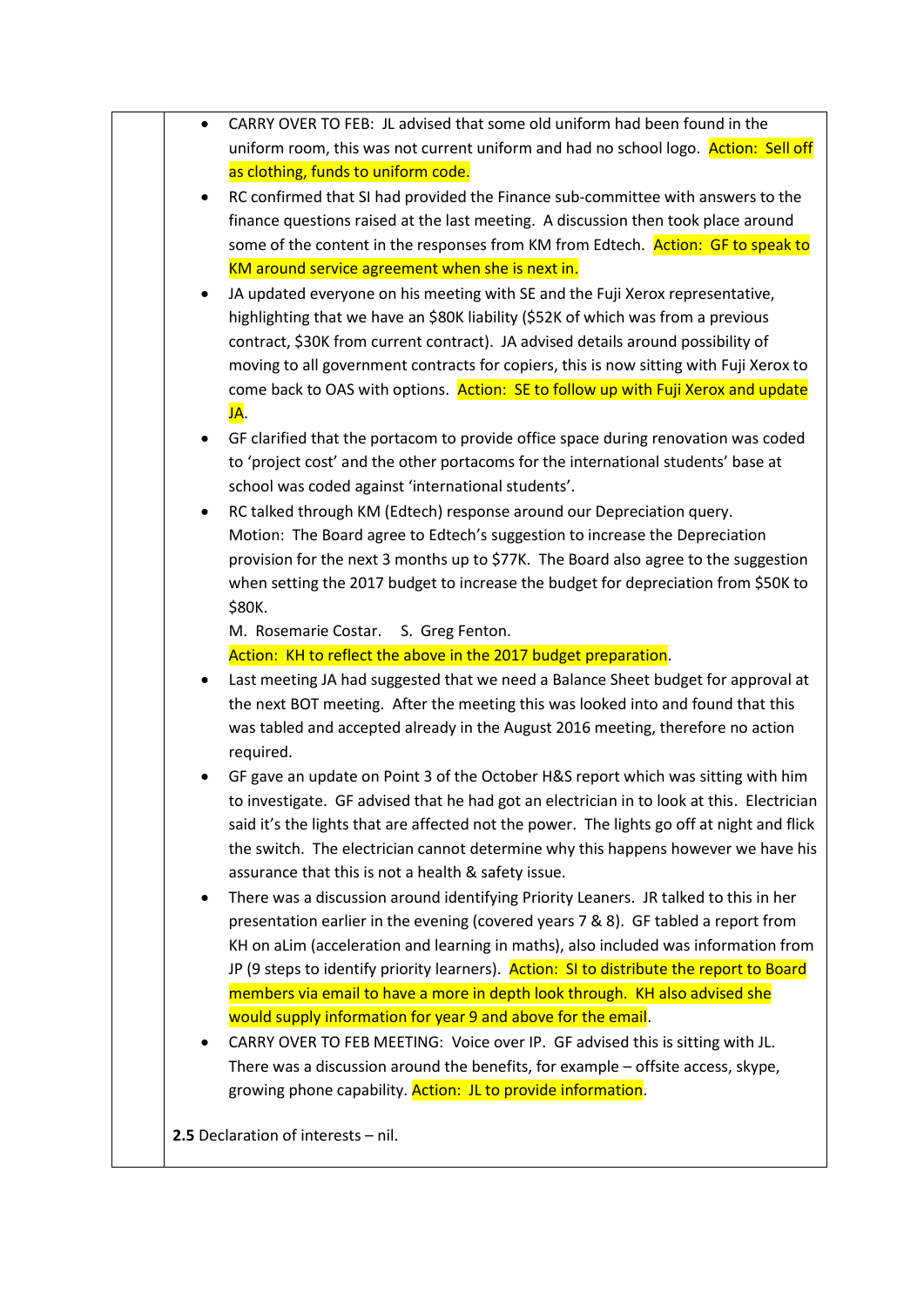| $\overline{\mathbf{3}}$ | <b>Strategic decisions</b>                                                                               |
|-------------------------|----------------------------------------------------------------------------------------------------------|
|                         | 3.1 Review of Policies.                                                                                  |
|                         | Motion: To ratify the Sun Protection policy.                                                             |
|                         | M. Greg Fenton.<br>S. Rebecca Bills.                                                                     |
|                         | It was also noted that due to the low stocks of sun hats available for purchase at OAS and               |
|                         |                                                                                                          |
|                         | the transition to uniform being available at The Warehouse next year that children were able             |
|                         | to wear non uniform hats if they did not have one.                                                       |
|                         |                                                                                                          |
|                         | The EOTC Policy is to be carried over to February 2017 meeting, SG and KC currently working              |
|                         | on this policy review / recommendations with the recent EOTC professional development                    |
|                         | courses they have attended. Action: SI to add to Feb agenda.                                             |
|                         |                                                                                                          |
| 4                       | <b>Strategic discussions</b>                                                                             |
|                         | Principal's report tabled.                                                                               |
|                         |                                                                                                          |
|                         | M. Greg Fenton. S. Julian Austin.                                                                        |
|                         |                                                                                                          |
|                         | GF talked through the upgrade of the kitchen appliances installed into the gym kitchen in                |
|                         | preparation of the reunion.                                                                              |
|                         | GF gave an update on recruitment and proposed personnel changes.                                         |
|                         | Motion: To ratify / endorse the personnel changes talked through.                                        |
|                         | M. Rosemarie Costar.<br>S. Greg Shortt.                                                                  |
|                         |                                                                                                          |
|                         | There was a discussion around HA currently having to use his own vehicle or school van to                |
|                         |                                                                                                          |
|                         | carry out jobs on school grounds. A solution to this was discussed along with the benefits of            |
|                         | a tractor versus a gator. Action: GF to look into and come back to the Board with options.               |
|                         |                                                                                                          |
|                         |                                                                                                          |
| 5                       | <b>Monitoring</b>                                                                                        |
|                         | 5.1 Finance report tabled.                                                                               |
|                         | M. Julian Austin.<br>S. Greg Shortt.                                                                     |
|                         | A discussion took place around the canteen expenses. Talked about the need for separate                  |
|                         | budgets for 'staff meeting catering', 'Breakfast Club', 'BOT catering'.                                  |
|                         |                                                                                                          |
|                         | Action: SE to check through and remove anything for staff functions, BOT functions and                   |
|                         | Breakfast Club and recode accordingly.                                                                   |
|                         | Once Board has an understanding of real canteen financials, if the canteen is running at a               |
|                         | deficit the canteen pricing will need to be reviewed. Action: Finance Sub-committee to                   |
|                         | review canteen financials once SE has completed the above.                                               |
|                         |                                                                                                          |
|                         | There was a discussion around Breakfast Club and adding an option on the school fees letter              |
|                         | for a voluntary donation if families wished to donate in this way. Action: SE to include this            |
|                         | information in the letter, a tick box for both a \$5 and \$10 amount, along with an option if            |
|                         | people wished to receive a receipt for tax purposes.                                                     |
|                         |                                                                                                          |
|                         | The Variance Report template was discussed and if the Board felt it captured the                         |
|                         | information we needed it to. Action: The Finance Sub-committee (JL, JA, RC, GF) to review                |
|                         |                                                                                                          |
|                         | report and provide feedback.                                                                             |
|                         |                                                                                                          |
|                         | There was a discussion to update the draft 2016 Operating Budget to amend the                            |
|                         | depreciation amount to \$77,000.                                                                         |
|                         | Motion: The Board agrees to adopt the 2016 draft Operating Budget with the above                         |
|                         | amendment. This then becomes the OAS 2016 Operating Budget.<br>M. Julian Austin.<br>S. Rosemarie Costar. |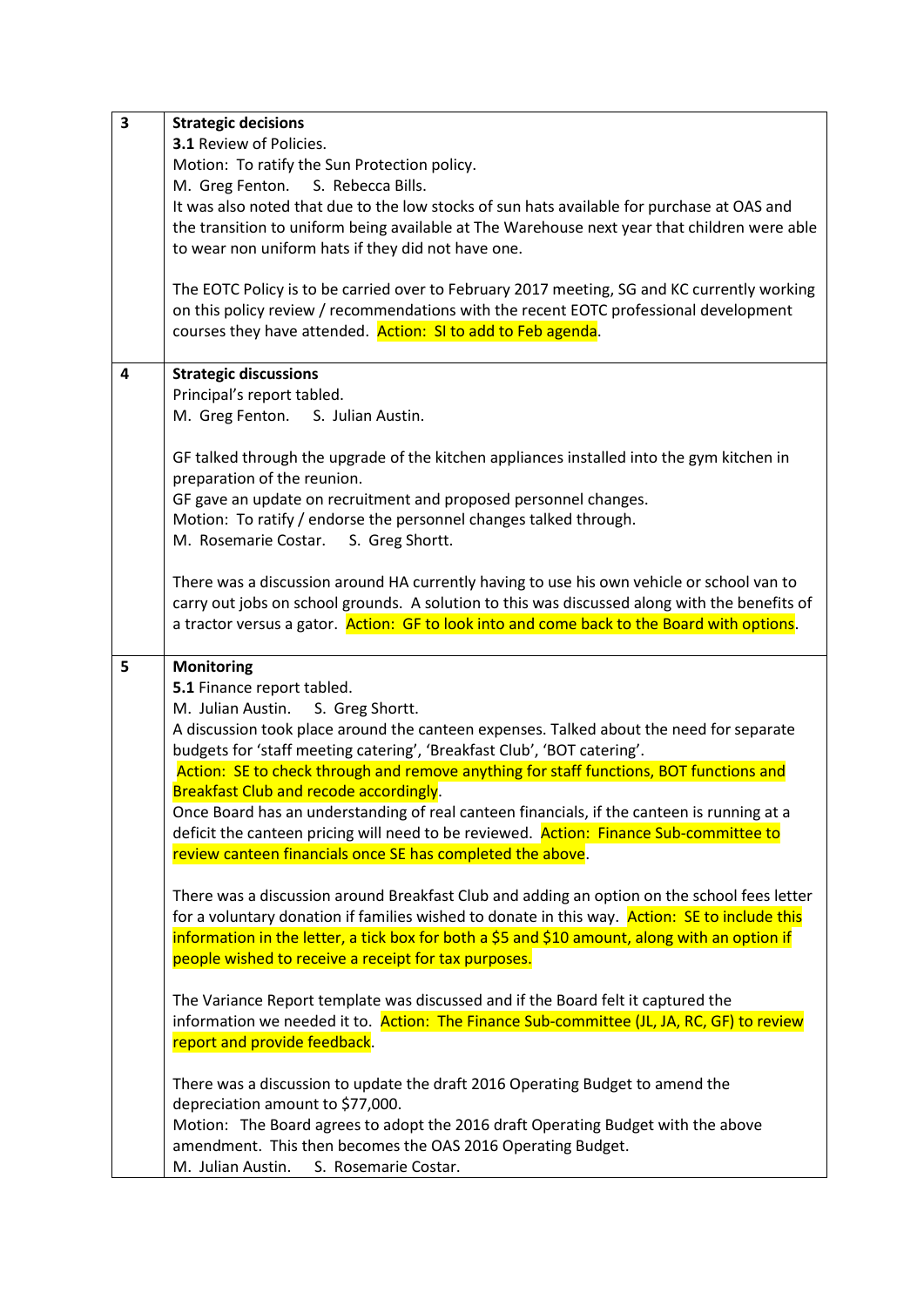KH gave an update on the 2017 Draft operating budget preparation. Action: KH to email this to the Finance Sub-committee Thursday morning (1st Dec) before the budget meeting on Friday.

**5.2** Staff report, tabled as read.

M. Rebecca Bills. S. Rosemarie Costar.

RB reported on the PB4L meetings held for support staff and how it was a positive for support staff to be included in PD. Moving forward these have been scheduled for once or twice a term to keep support staff in the loop.

RC made reference to a conversation with DM where a PB4L behavior matrix was being compiled. RC made reference to a recent document she had read (in our complaints policy) around what we considered as majors and minors in terms of behavior. Talked about why reinvent the wheel if this was already in place.

**5.3** Student Rep Report, tabled as read.

M. Tuene Henderson. S. Rosemarie Costar.

**5.4** Maori Report - Feedback from Eat & Greet hui tabled.

M. Rima Taua. S. Rosemarie Costar.

RC made a special acknowledgement to RS and RT for the fantastic night.

RT read through an additional report, talked about who attended the hui and next steps. Saying that RS and RT thought it was important to report back to whanau before Christmas and suggested a hui this Friday ( $2<sup>nd</sup>$  Dec), 6:30pm at the Marae. There was then a discussion if the Board would be able to get the necessary preparation completed in this short time frame. The Board felt that this timeframe would not give justice to any answers, and that they really needed to sit down and go through thoroughly to come out with key action points.

It was decided to release the document of compiled feedback to the whanau who attended, saying we appreciate their valued input, that we will work towards action points for Feb and hold another hui then.

GF said that there were 89 families registered as being Maori in our Kamar system and rather than just send to the 19 parents that attended that we send the information to all whanau. Action point: A letter and compiled feedback to be sent to all Maori families.

There was an acknowledgement to the 8 Board members who attended this evening to represent the BOT. Along with a big thank you to the Marae for hosting the event.

Action: BOT to meet in the holidays to look at proposed action points to bring back for staff input in February and proceed from there. Teachers to email through ideas / input beforehand if possible.

Action point: GF to speak with RS to organize the hui in Feb as a follow up to the Eat & Greet.

There was a discussion around Cassius performing a song at the Eat & Greet and how impressed the Board were by his talent. Action point: SI to send a letter of acknowledgement to Cassius.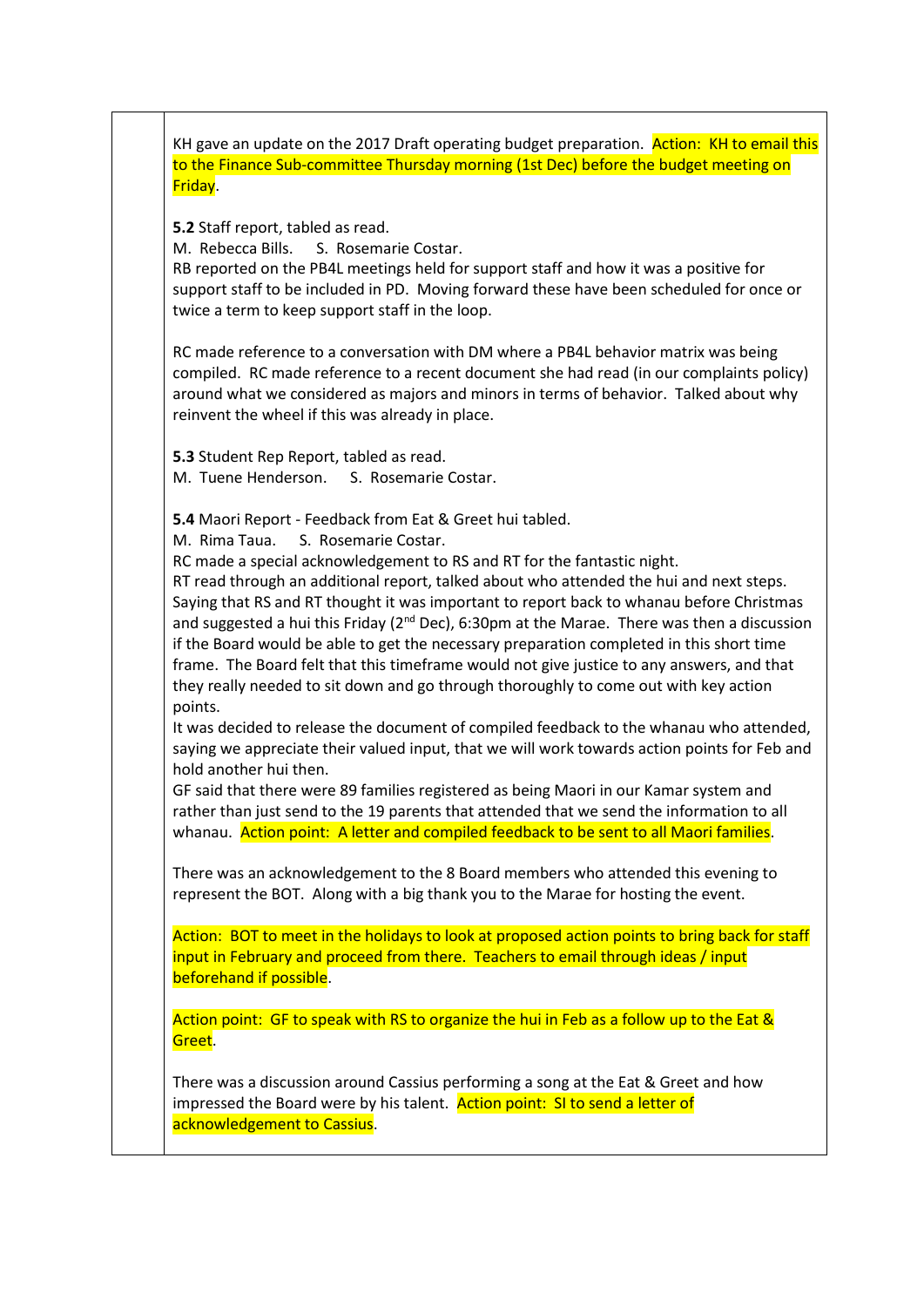|   | 5.5 Health & Safety Report, tabled as read. GS talked through new agenda and reporting                                                                                                                                                                                                                                                         |
|---|------------------------------------------------------------------------------------------------------------------------------------------------------------------------------------------------------------------------------------------------------------------------------------------------------------------------------------------------|
|   | template supplied to the H&S team for meetings moving forward.<br>M. Greg Shortt.<br>S. Greg Fenton.                                                                                                                                                                                                                                           |
|   | From the November report there was a discussion around the toilets in the junior learning<br>centre and the foul odor generated from these and how to resolve. Action: GF to arrange                                                                                                                                                           |
|   | the roof vent to be fixed plus get plumber to check floor / gravity. Expel air and extractor<br>fans to be looked at as well. Girls and boys toilets to both be addressed.                                                                                                                                                                     |
| 6 | <b>Inward Correspondence</b>                                                                                                                                                                                                                                                                                                                   |
|   | 6.1 NZ Education Gazette - Vol 95 / number 19 - 25 <sup>th</sup> October 2016.                                                                                                                                                                                                                                                                 |
|   | 6.2 NZ Education Gazette - Vol 95 / number $20 - 7$ <sup>th</sup> November 2016.                                                                                                                                                                                                                                                               |
|   | 6.3 NZ Education Gazette - Vol 95 / number $21 - 21$ <sup>st</sup> November 2016.                                                                                                                                                                                                                                                              |
|   | 6.4 Application for Leave of Absence (RM) - Board approved.                                                                                                                                                                                                                                                                                    |
|   | 6.5 NZSTA News, Oct 2016 - Issue 268 plus Get Firewise (It's Arson Season) flyer.                                                                                                                                                                                                                                                              |
|   | 6.6 Get Licensed letter. GF talked to this, saying we don't have a current copyright license.<br>He had done some investigation into costs / choices which were presented to the Board.<br>Motion: For Board approval to cover this cost in 2017 budget.                                                                                       |
|   | M. Greg Fenton. S. Julian Austin.<br>Action: KH to include in 2017 budget (\$4373.50).                                                                                                                                                                                                                                                         |
|   |                                                                                                                                                                                                                                                                                                                                                |
|   | 6.7 Annual Audit Update Letter from Deloitte.                                                                                                                                                                                                                                                                                                  |
|   | 6.8 NZSTA Subscription.                                                                                                                                                                                                                                                                                                                        |
|   | Motion: For Board to approve subscription.                                                                                                                                                                                                                                                                                                     |
|   | M. Greg Shortt. S. Julian Austin.<br>Action: SE to arrange payment.                                                                                                                                                                                                                                                                            |
|   |                                                                                                                                                                                                                                                                                                                                                |
|   | 6.9 MOE letter - 2017 Area Principals' Sabbatical letter.                                                                                                                                                                                                                                                                                      |
|   | 6.10 HEB Construction quote - reseal school carpark and driveway.<br><b>6.11</b> Lifestyle Asphalt Ltd quote – remove existing asphalt and relay new asphalt over<br>carpark and turnaround area.<br>The Board discussed both the above quotes and the decision was made to hold off and patch<br>up carpark / driveway at this point in time. |
|   | 6.12 Franklin Laminates Ltd quote - new fittings and worktops for OAS.                                                                                                                                                                                                                                                                         |
|   | A discussion took place around this, having not been budgeted for and never being in the<br>plan. Determined it was a necessary after thought. GF said there are funds available in the<br>Building Improvement budget which could be utilized. Determined that further quotes<br>required to get a perspective around costs.                  |
|   | Action: HA to obtain 2 more quotes, these can be emailed to the Board for consideration<br>and cost approval to ensure this work is completed asap.                                                                                                                                                                                            |
|   | 6.13 Resignation letter from Hayley Fenton. Action: SI to arrange for a reference for HF.<br>Action: The Board would like to see exit interviews conducted with personnel leaving this<br>year.                                                                                                                                                |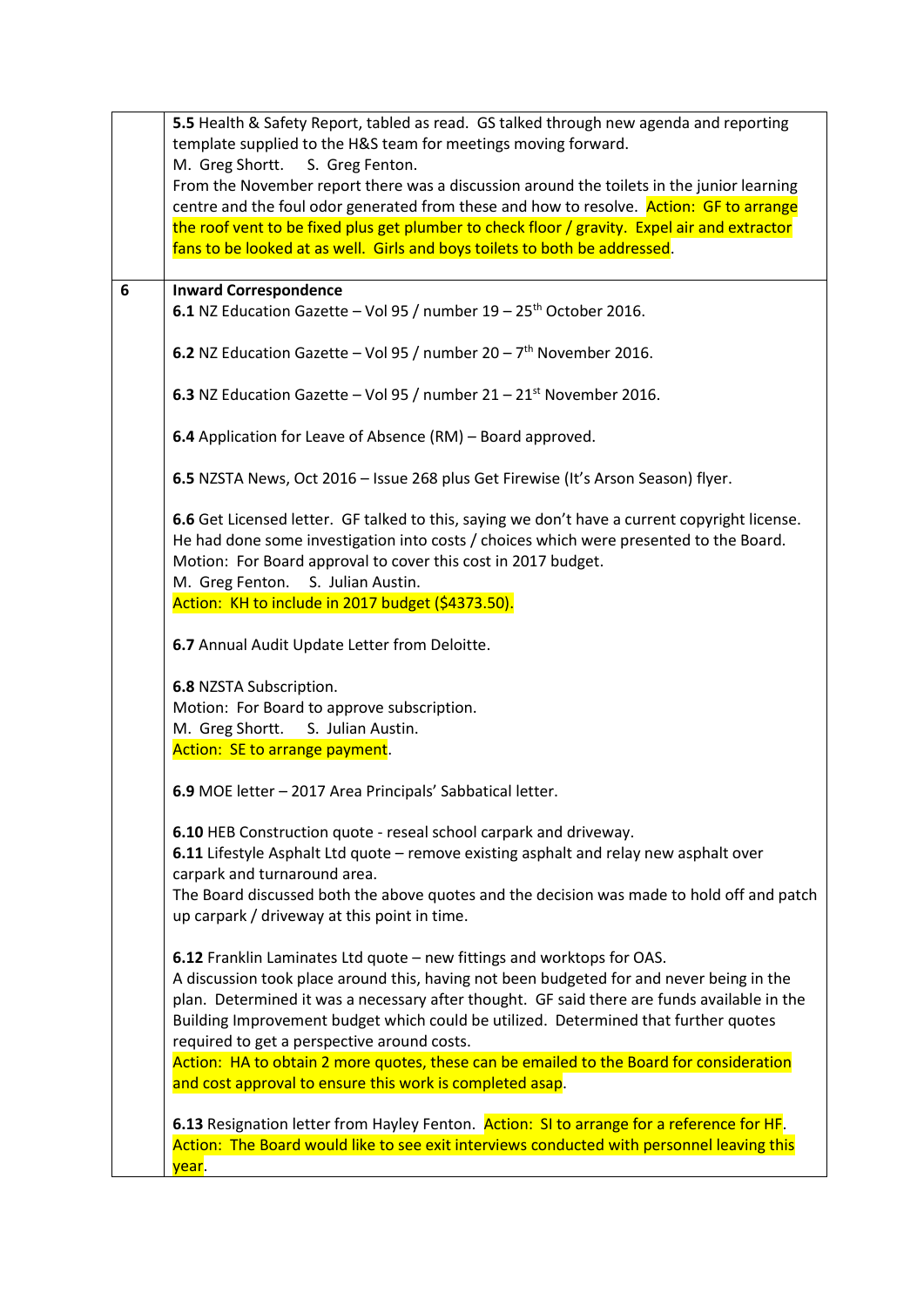| 6A | <b>Outwards Correspondence</b>                                                                |
|----|-----------------------------------------------------------------------------------------------|
|    | Nil                                                                                           |
|    |                                                                                               |
| 7  | <b>General Business</b>                                                                       |
|    | 7.1 Voice over IP, GF had handed this over to JL. Action: Carry over to Feb 2017 meeting for  |
|    | JL to address.                                                                                |
|    |                                                                                               |
|    | 7.2 Identifying priority leaners, this was talked through earlier in meeting. Action: SI to   |
|    | email out GF handouts for the Board to have a more in-depth read.                             |
|    |                                                                                               |
|    | 7.3 Procedures for complaints policy, this is a work in progress. Action: Carry over to Feb   |
|    | 2017 meeting                                                                                  |
|    |                                                                                               |
|    | 7.4 School house rent review. A discussion took place around the current rent of houses       |
|    | versus the rental appraisals completed April. A decision was made that the rent is to be      |
|    | increased on both Parson Rd properties. Action: RC to look into what we can legally do        |
|    | including notice period required. Action: RC to email Board early next week with findings,    |
|    | with a decision to be made on new weekly rent and tenants to be notified in January with      |
|    | adequate notice period from there as to when the increase takes effect.                       |
|    |                                                                                               |
|    | 7.5 Police vetting – subcommittee. An overview of current process was given with the          |
|    | request of forming a subcommittee to review / address 'released with results' vets.           |
|    | Subcommittee confirmed as: GF and RC. Action: Any 'released with results' police vets to      |
|    | now be run past the subcommittee.                                                             |
|    |                                                                                               |
|    | 7.6 Staff Christmas function. The Board endorses the Christmas function with budget           |
|    | remaining as per last year. SI asked for an indication of BOT members who would like to       |
|    |                                                                                               |
|    | attend. Action: SI to email BOT member with detail to get firm numbers.                       |
|    |                                                                                               |
|    | 7.7 December Extraordinary BOT meeting - confirmed as Tuesday 13/12/2016. To be held          |
|    | at RC's house, start time 6pm. Main purpose of meeting is to table the 2017 Draft Operating   |
|    | Budget. Action: SI to email out invite and supporting documents prior to meeting.             |
|    | It was noted that the School Leavers dinner was being held on Monday 12/12/2016, all          |
|    | Board members are invited to attend. Action: SI to email out invitation / information.        |
|    |                                                                                               |
|    | 7.8 School Management Structure - GF talked through the current structure plus gave an        |
|    | outline of what other schools do as an alternative. There was a discussion around this.       |
|    |                                                                                               |
|    | 7.9 RC presented late inwards correspondence received (not on agenda). Correspondence         |
|    | from a local internet provider requesting to share the schools fibrenet connection. The       |
|    | letter suggests that local MOE and school would need to approve before an agreement is        |
|    | entered into. RC read the proposal out. This raised discussion around no mention of           |
|    | contribution, talks of students at home having a reduced cost (no detail around this). It was |
|    | pointed out that we would have no control over commercial agreement or charges this           |
|    |                                                                                               |